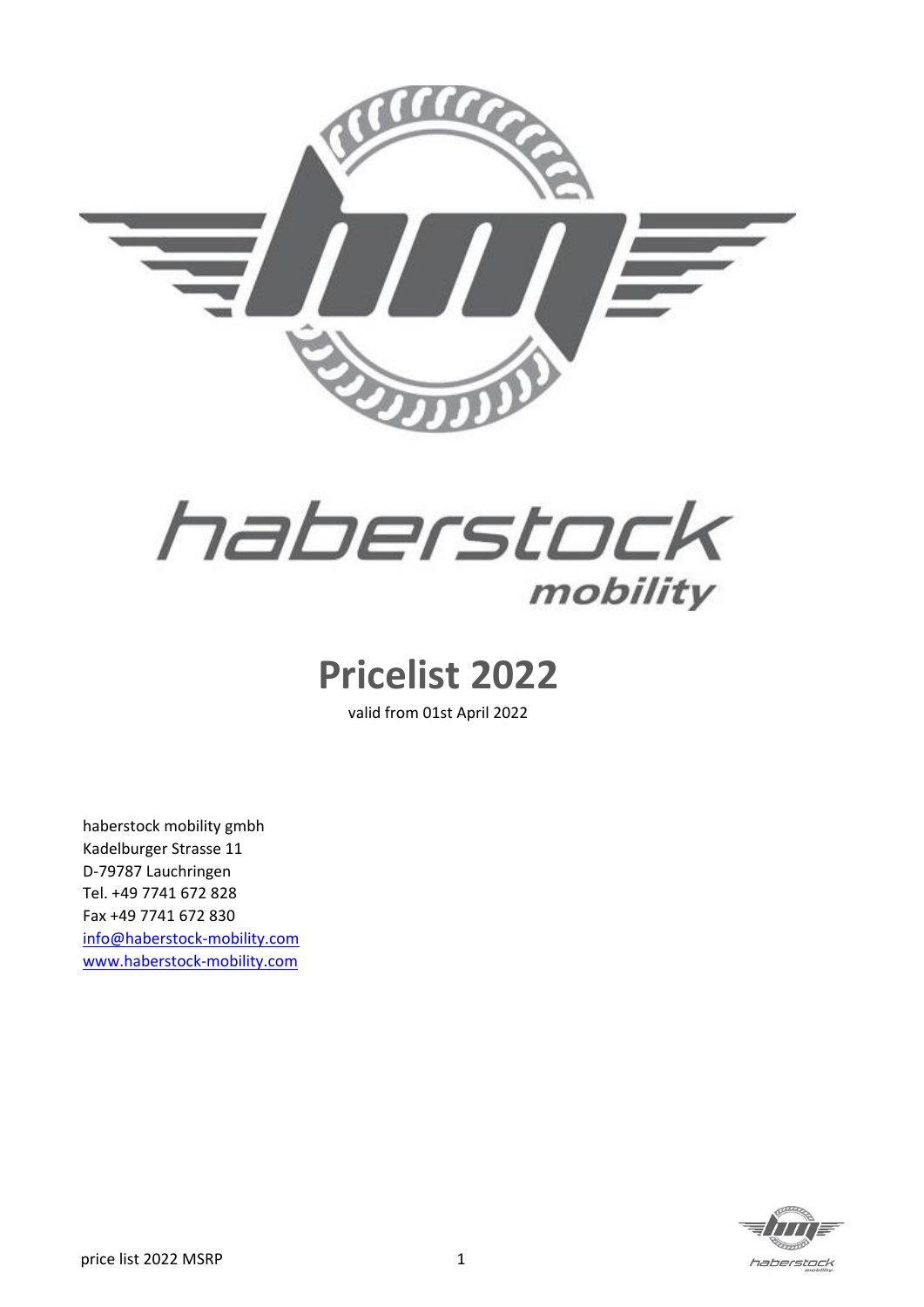| <b>Product</b>                                                                                            | article-no | MSRP (w.o.Tax) |
|-----------------------------------------------------------------------------------------------------------|------------|----------------|
| <b>Schlumpf Drive</b><br>Basic model without chainring, trouser guard, crankarms etc. (Weight ca. 0,8 kg) |            |                |
| <b>Mountain Drive gear</b><br>down by 2,5:1 with cones or torque arm, also for<br>Brompton available,     |            | 599,00€        |
| <b>Mountain Drive Reha</b>                                                                                |            | 599,00€        |
| <b>Mountain Drive Cargo</b><br>with cones or torque arm, also for Brompton<br>available                   |            | 638,00€        |
| <b>Speed Drive gear</b><br>up by 1:1.65<br>with cones, also for Brompton available                        |            | 599,00€        |
| <b>High Speed Drive gear</b><br>up by 1:2.5 with cones, also for Brompton<br>available                    |            | 599,00€        |
|                                                                                                           |            |                |

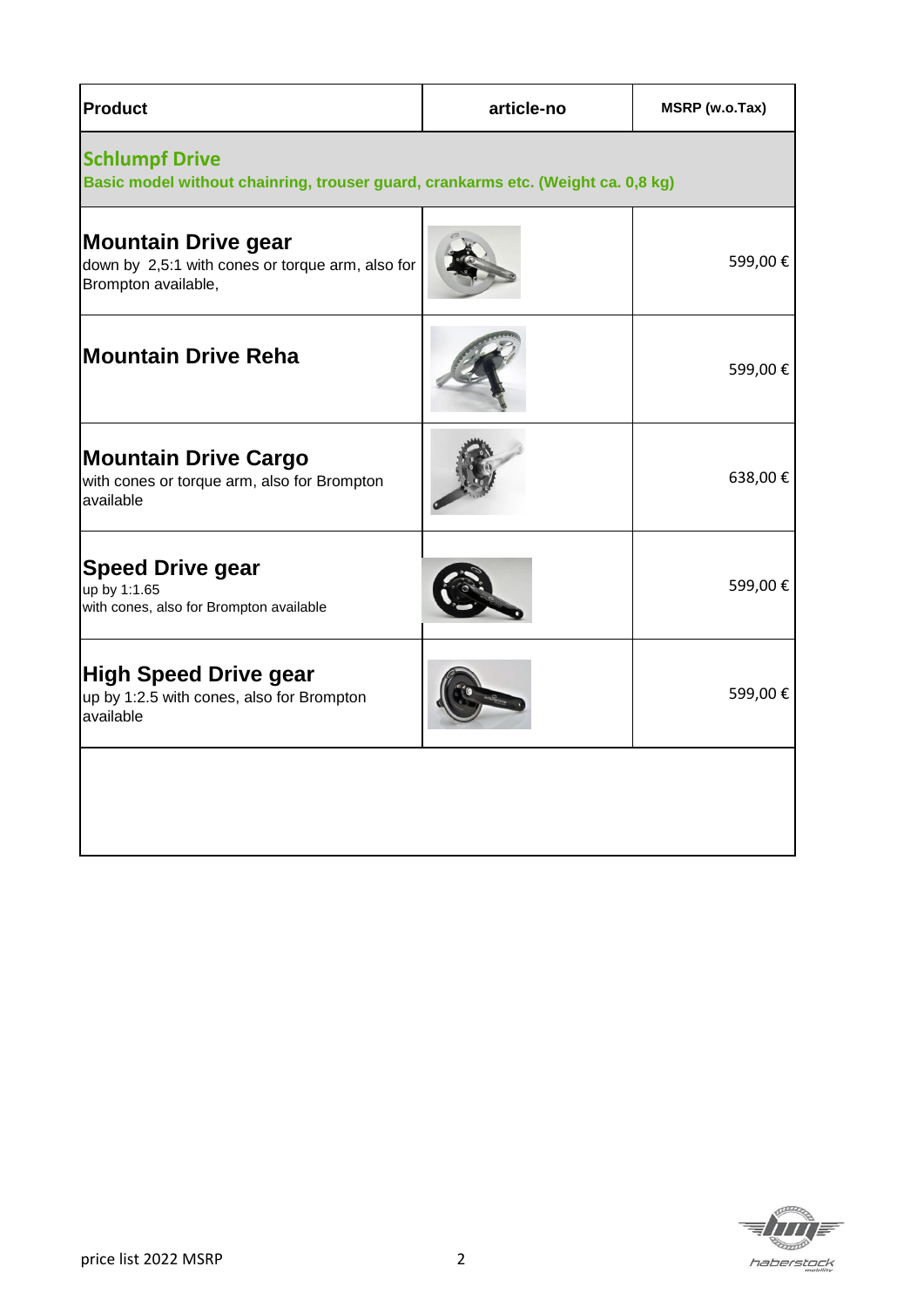| <b>Product</b>             | article-no | MSRP (w.o.Tax) |
|----------------------------|------------|----------------|
| <b>Chainrings BCD 110</b>  |            |                |
| Chainring 34 teeth BCD 110 | 600000     | 31,00€         |
| Chainring 36 teeth BCD 110 | 600020     | 31,00€         |
| Chainring 38 teeth BCD 110 | 600030     | 31,00€         |
| Chainring 40 teeth BCD 110 | 600040     | 31,00€         |
| Chainring 42 teeth BCD 110 | 600050     | 44,00€         |
| Chainring 44 teeth BCD 110 | 600060     | 44,00€         |
| Chainring 46 teeth BCD 110 | 600070     | 55,00€         |
| Chainring 48 teeth BCD 110 | 600080     | 55,00€         |
| Chainring 50 teeth BCD 110 | 600090     | 55,00€         |
| Chainring 52 teeth BCD 110 | 600100     | 66,00€         |
| Chainring 53 teeth BCD 110 | 600110     | 66,00€         |

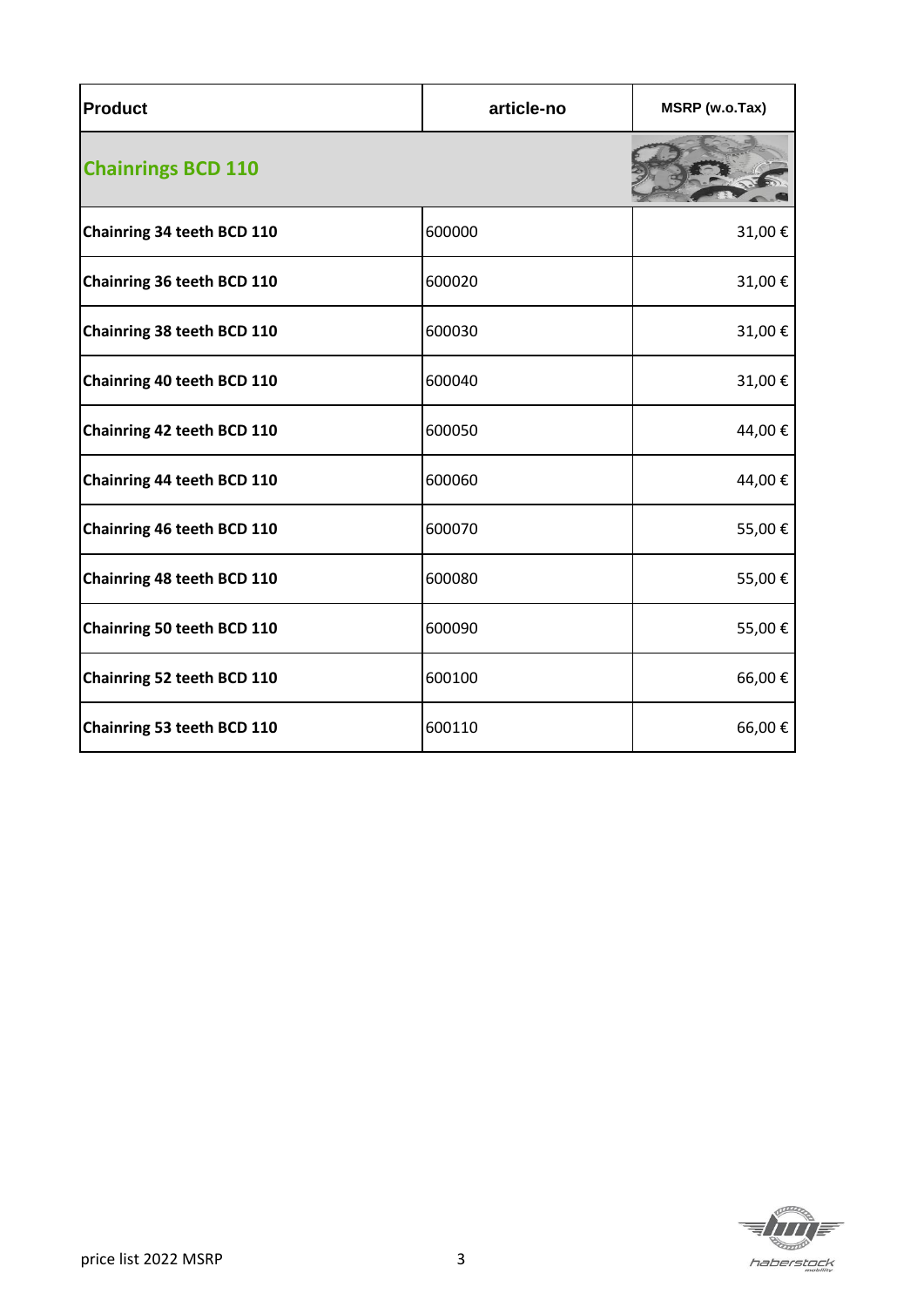| <b>Product</b>             | article-no | MSRP (w.o.Tax) |
|----------------------------|------------|----------------|
| <b>Chainrings BCD 130</b>  |            |                |
| Chainring 38 teeth BCD 130 | 601000     | 31,00€         |
| Chainring 40 teeth BCD 130 | 601010     | 31,00€         |
| Chainring 42 teeth BCD 130 | 601020     | 44,00€         |
| Chainring 44 teeth BCD 130 | 601030     | 44,00€         |
| Chainring 46 teeth BCD 130 | 601040     | 55,00€         |
| Chainring 48 teeth BCD 130 | 601050     | 55,00€         |
| Chainring 50 teeth BCD 130 | 601060     | 55,00€         |
| Chainring 52 teeth BCD 130 | 601070     | 66,00€         |
| Chainring 54 teeth BCD 130 | 601080     | 66,00€         |
| Chainring 56 teeth BCD 130 | 601090     | 87,00€         |
| Chainring 60 teeth BCD 130 | 601100     | 135,00€        |
| Chainring 65 teeth BCD 130 | 601110     | 174,00 €       |
| Chainring 70 teeth BCD 130 | 601120     | 189,00€        |
| Chainring 75 teeth BCD 130 | 601130     | 211,00€        |

## **Chainrings assambling with clamp ring for Speed Drive 08**

| Chainring 28 teeth s-d model 08 | 602010 | $31,00 \in$ |
|---------------------------------|--------|-------------|
| Chainring 30 teeth s-d model 08 | 602020 | 31,00 €     |
| Chainring 32 teeth s-d model 08 | 602030 | 31,00 €     |
| Chainring 34 teeth s-d model 08 | 602040 | 31,00 €     |

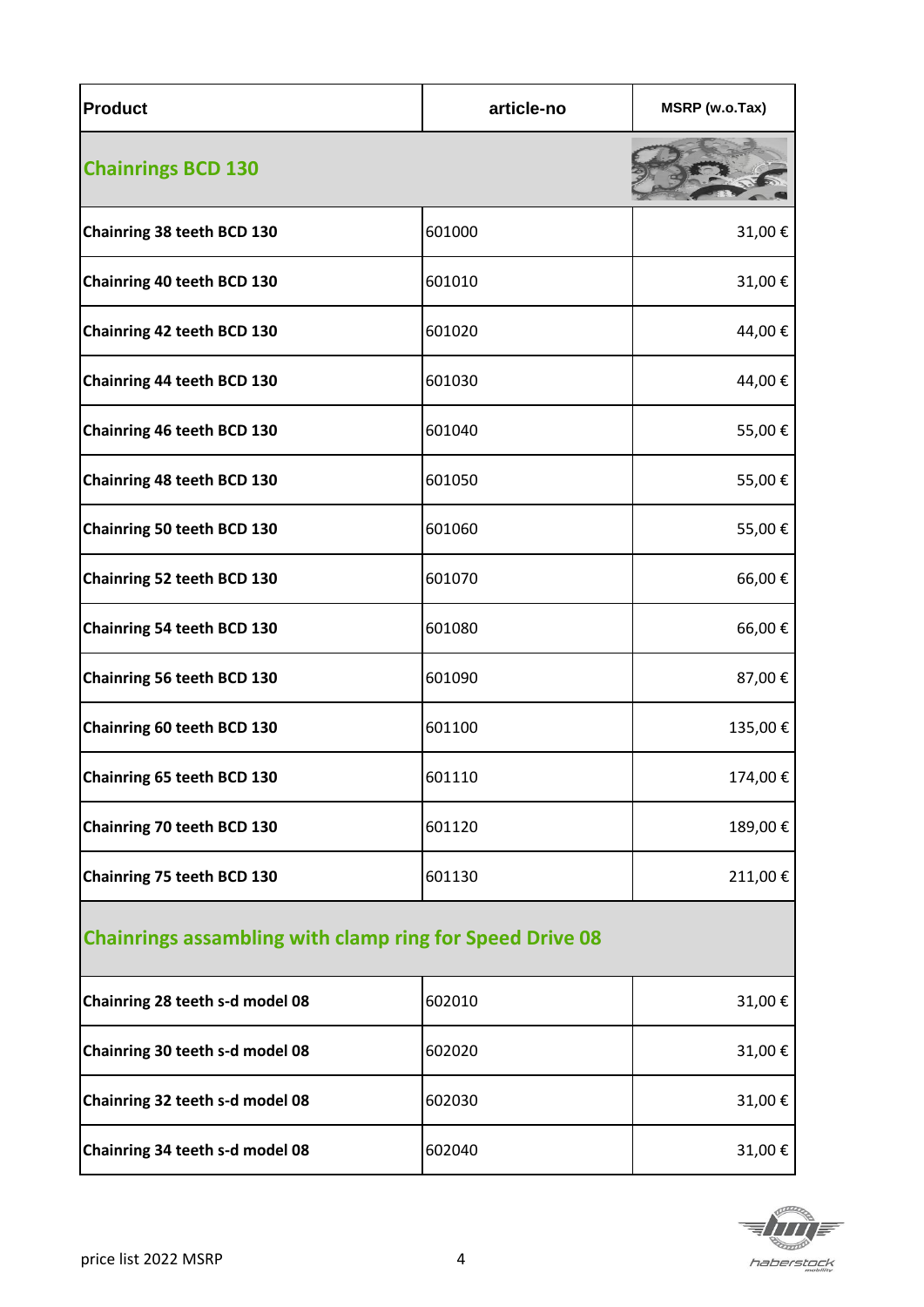| <b>Product</b>                                                | article-no | MSRP (w.o.Tax) |  |
|---------------------------------------------------------------|------------|----------------|--|
| <b>Chainrings for HSD</b>                                     |            |                |  |
| 27 chainring HSD with integrated trouser guard 603000         |            | 124,00€        |  |
| 30 chainring HSD with integrated trouser guard 603200         |            | 160,00€        |  |
| 34 chainring HSD with integrated trouser guard 603230         |            | 177,00€        |  |
| <b>Chainring for MD</b>                                       |            |                |  |
| 27 Chainring special                                          | 604100     | 40,00€         |  |
| <b>Spiders</b>                                                |            |                |  |
| Spider BCD 110 Alu                                            | 300000     | 51,00€         |  |
| Spider BCD 110 Steel                                          | 300200     | 75,00€         |  |
| Spider BCD 130 Alu                                            | 300100     | 51,00€         |  |
| Spider BCD 130 Steel (MD Cargo)                               | 300300     | 75,00€         |  |
| <b>Adapter</b>                                                |            |                |  |
| <b>Adapter for chainring</b><br>BCD 110 $\rightarrow$ BCD 130 | 604500     | 54,00€         |  |

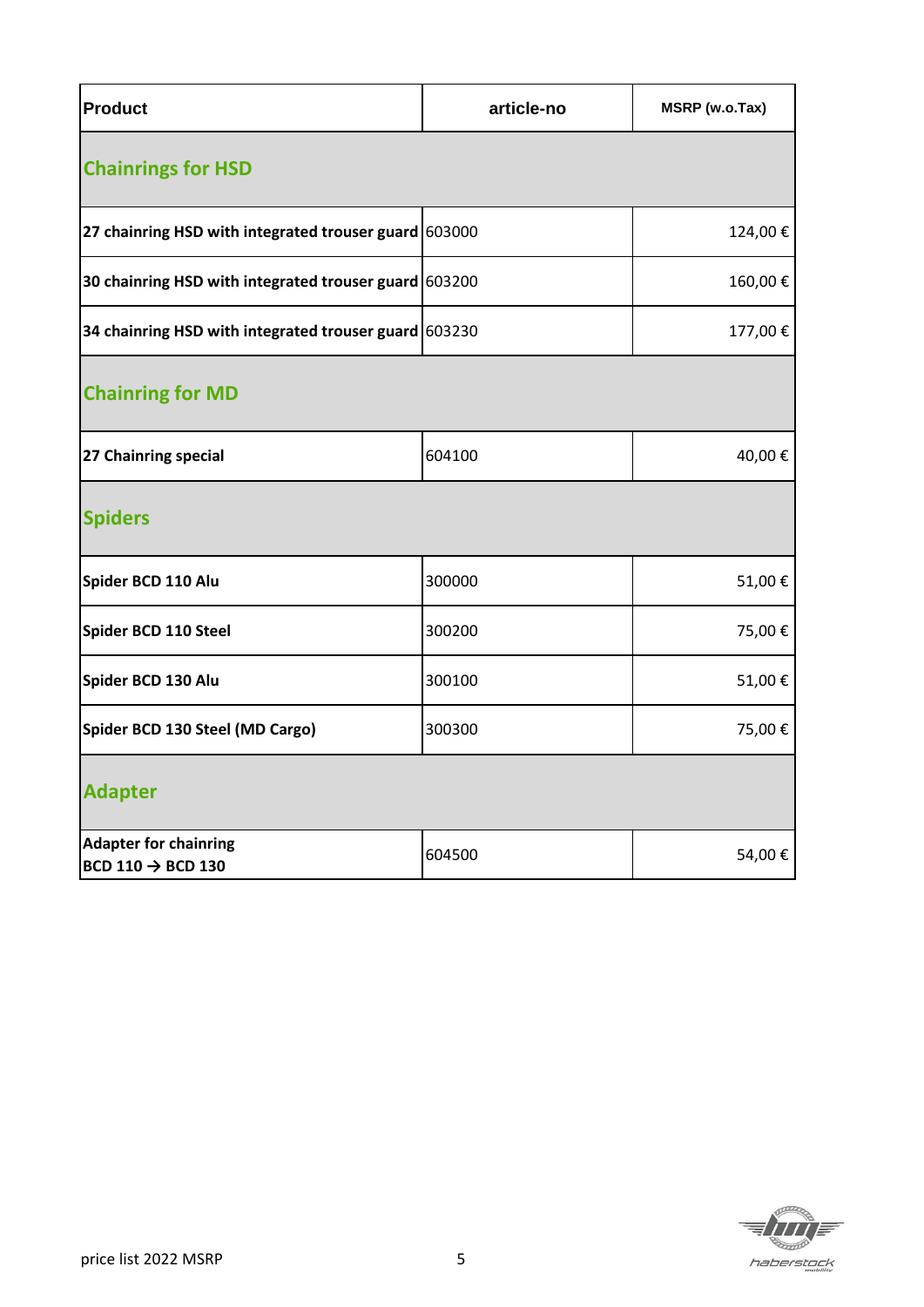| <b>Product</b>                                  | article-no | MSRP (w.o.Tax) |  |
|-------------------------------------------------|------------|----------------|--|
| <b>Trouser Guards BCD 110</b>                   |            |                |  |
| Trouser guard 34-36 t. BCD110 Silver            | 605000     | 61,00€         |  |
| Trouser guard 34-36 t. BCD110 Black             | 605001     | 61,00€         |  |
| Trouser guard 38-40 t. BCD110 Silver            | 605010     | 61,00€         |  |
| Trouser guard 38-40 t. BCD110 Black             | 605011     | 61,00€         |  |
| Trouser guard 42-44 t. BCD110 silver            | 605020     | 61,00€         |  |
| Trouser guard 42-44 t. BCD110 black             | 605021     | 55,00€         |  |
| Trouser guard 46-50 t. BCD110 silver            | 605030     | 66,00€         |  |
| Trouser guard 52-53 t. BCD110 silver            | 605040     | 66,00€         |  |
| <b>Trouser Guards BCD 130</b>                   |            |                |  |
| Trouser guard 38-40 t. BCD130 Silver            | 605200     | 61,00€         |  |
| Trouser guard 38-40 t. BCD130 Black             | 605201     | 61,00€         |  |
| Trouser guard 42-46 t. BCD130 Silver            | 605210     | 61,00€         |  |
| Trouser guard 48-50 t. BCD130 Silver            | 605220     | 66,00€         |  |
| Trouser guard 52-54 t. BCD130 Silver            | 605230     | 66,00€         |  |
| Trouser guard 56 t. BCD130 Silver               | 605240     | 66,00€         |  |
| <b>Trouser Guard for Speed Drive Version 08</b> |            |                |  |
| Trouser guard 27t. s-d 08 Silver                | 605300     | 58,00€         |  |
| Trouser guard 27t. s-d 08 Black                 | 605301     | 58,00€         |  |
| Trouser guard 28-30t. s-d 08 Silver             | 605310     | 58,00€         |  |
| Trouser guard 28-30 s-d 08 Black                | 605311     | 58,00€         |  |
| Trouser guard 32-34t. s-d 08 Silver             | 605320     | 58,00€         |  |
| Trouser guard 32-34 s-d 08 Black                | 605321     | 58,00€         |  |
| <b>Product</b>                                  | article-no | MSRP (w.o.Tax) |  |
| <b>Trouser Guard for Mountain Drive</b>         |            |                |  |
| Trouser guard md 27 teeth special Black         | 605500     | 66,00€         |  |

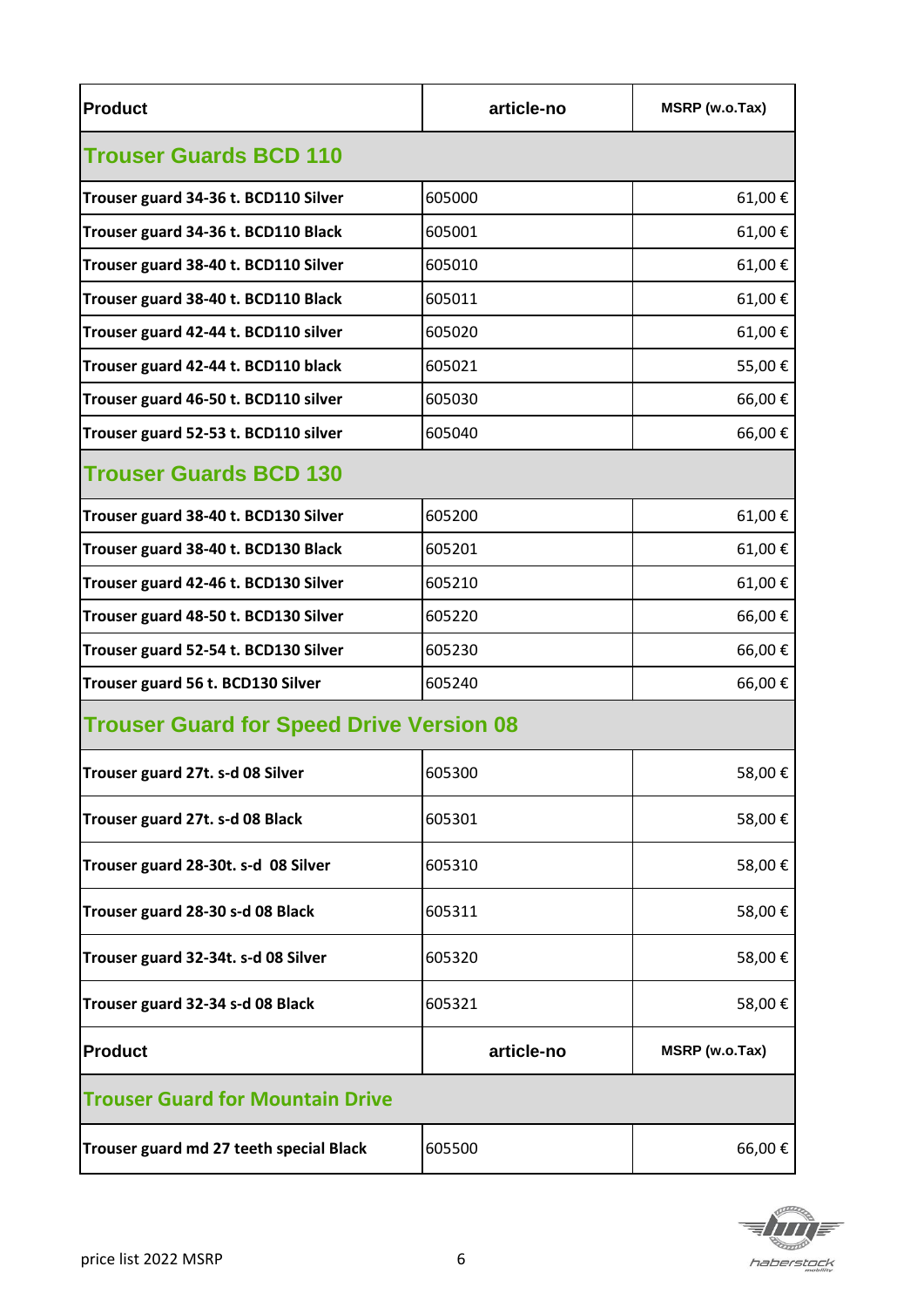| <b>Crankarms straight</b><br>price per pair                                                          |                     |        |
|------------------------------------------------------------------------------------------------------|---------------------|--------|
| 170mm straight Silver, Standard                                                                      | 700000 R<br>700001L | 56,00€ |
| 170mm straight Black                                                                                 | 700010R<br>700011L  | 56,00€ |
| 155mm straight Silver                                                                                | 700140R<br>700141L  | 56,00€ |
| 155mm straight Black                                                                                 | 700150R<br>700151L  | 56,00€ |
| <b>Crankarms offset</b><br>price per pair                                                            |                     |        |
| 175mm offset Silver                                                                                  | 700060 R<br>700061L | 56,00€ |
| 175mm offset Black                                                                                   | 700070 R<br>700071L | 56,00€ |
| 172,5mm offset Silver                                                                                | 700040 R<br>700041L | 56,00€ |
| 172,5mm offset Black                                                                                 | 700050 R<br>700051L | 56,00€ |
| 170mm offset Black                                                                                   | #BEZUG!             | 49,00€ |
| 160mm offset Black                                                                                   | 700130 R<br>700131L | 56,00€ |
| <b>Easy Shift only for Crankarms 170 mm straight</b><br>price per pair Attention steel shift buttons |                     |        |
| <b>Easy Shift Silver (1 pair)</b>                                                                    | 700500              | 68,00€ |
| <b>Easy Shift Black (1pair)</b>                                                                      | 700510              | 68,00€ |

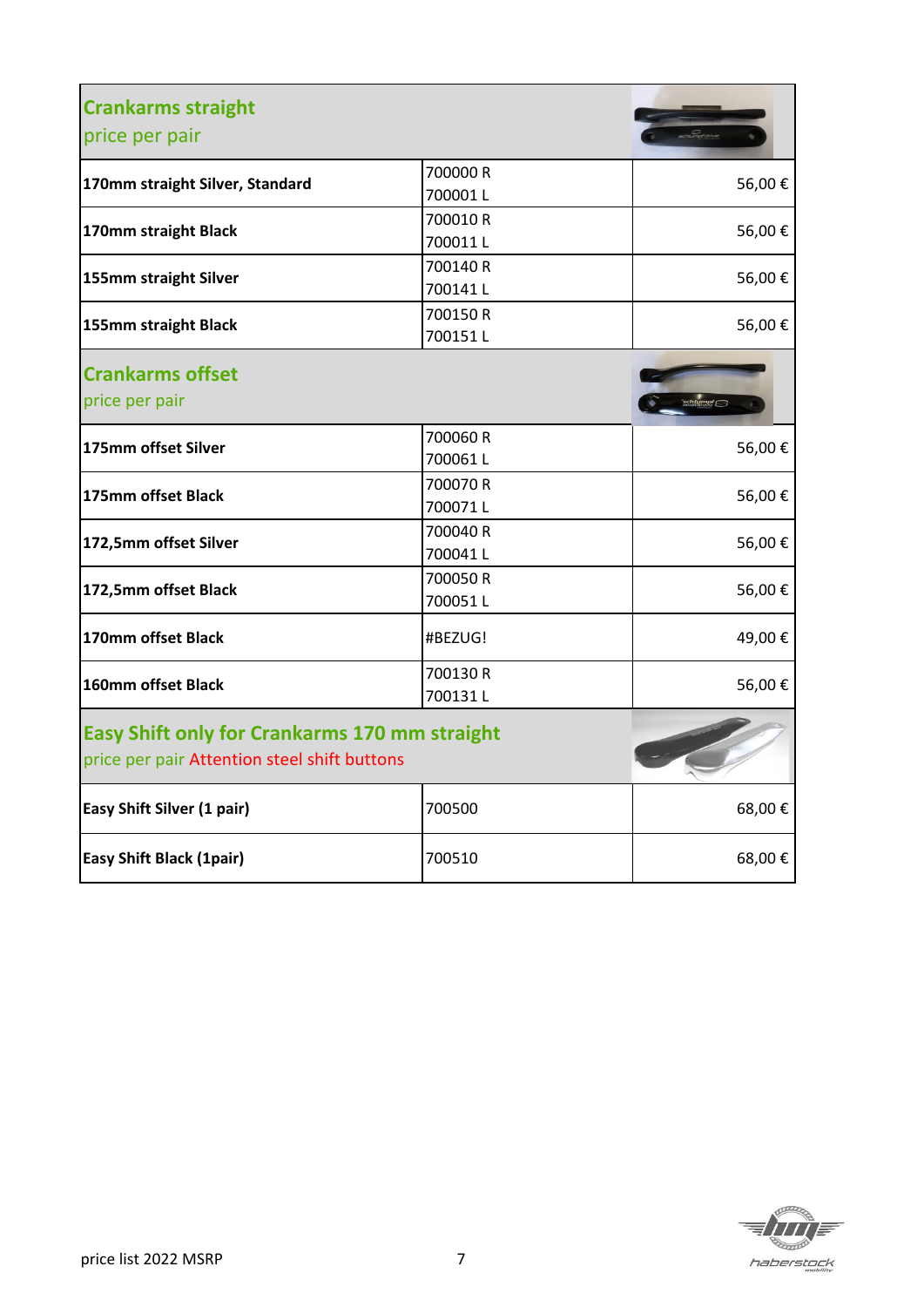| <b>Product</b>                                                                                                                                                                      | article-no | MSRP (w.o.Tax) |
|-------------------------------------------------------------------------------------------------------------------------------------------------------------------------------------|------------|----------------|
| <b>Tools/Maintenance</b>                                                                                                                                                            |            |                |
| <b>Toolset "Maintenance"</b><br>(1 Wrench, 1 1,5 mm bit, 1 Tube for<br>disassembling crankarms with standard<br>puller<br>1 Instructions manual)                                    | 820030     | 23,00€         |
| Toolset "Installation and Maintenance"(1<br>Wrench, 1 1,5 mm bit, 1 Tube for disassembling<br>crankarms with standard puller<br>1 Box spanner, 1 Instructions manual)               | 820010     | 52,00€         |
| Set "Set for Gear Shift buttons an crankarms<br>changes " (1 1,5mm bit<br>1 Tube for disassembling crankarms with<br>standard puller<br>2 Gear shift buttons 1 Instructions manual) | 820020     | 36,00€         |
| <b>Box spanner for nut</b>                                                                                                                                                          | 800000     | 25,00€         |
| <b>Syringe 5ml with special lube</b>                                                                                                                                                | 810000     | 7,00€          |
| <b>Gear Shift button aluminium</b>                                                                                                                                                  | 350000     | 9,00€          |
| Gear Shift button steel for Easy shift, price for<br>one piece                                                                                                                      | 350010     | 9,00€          |
| 45° Milling cutter                                                                                                                                                                  | 800300     | 202,00€        |
|                                                                                                                                                                                     |            |                |
| surcharge for axle special length                                                                                                                                                   |            | 30,00€         |
| Torque screw driver for gear shift buttons                                                                                                                                          |            |                |
| <b>Screwdriver</b>                                                                                                                                                                  | 800300     | 46,00€         |
| Inset (Pawl)                                                                                                                                                                        | 800301     | 7,00€          |